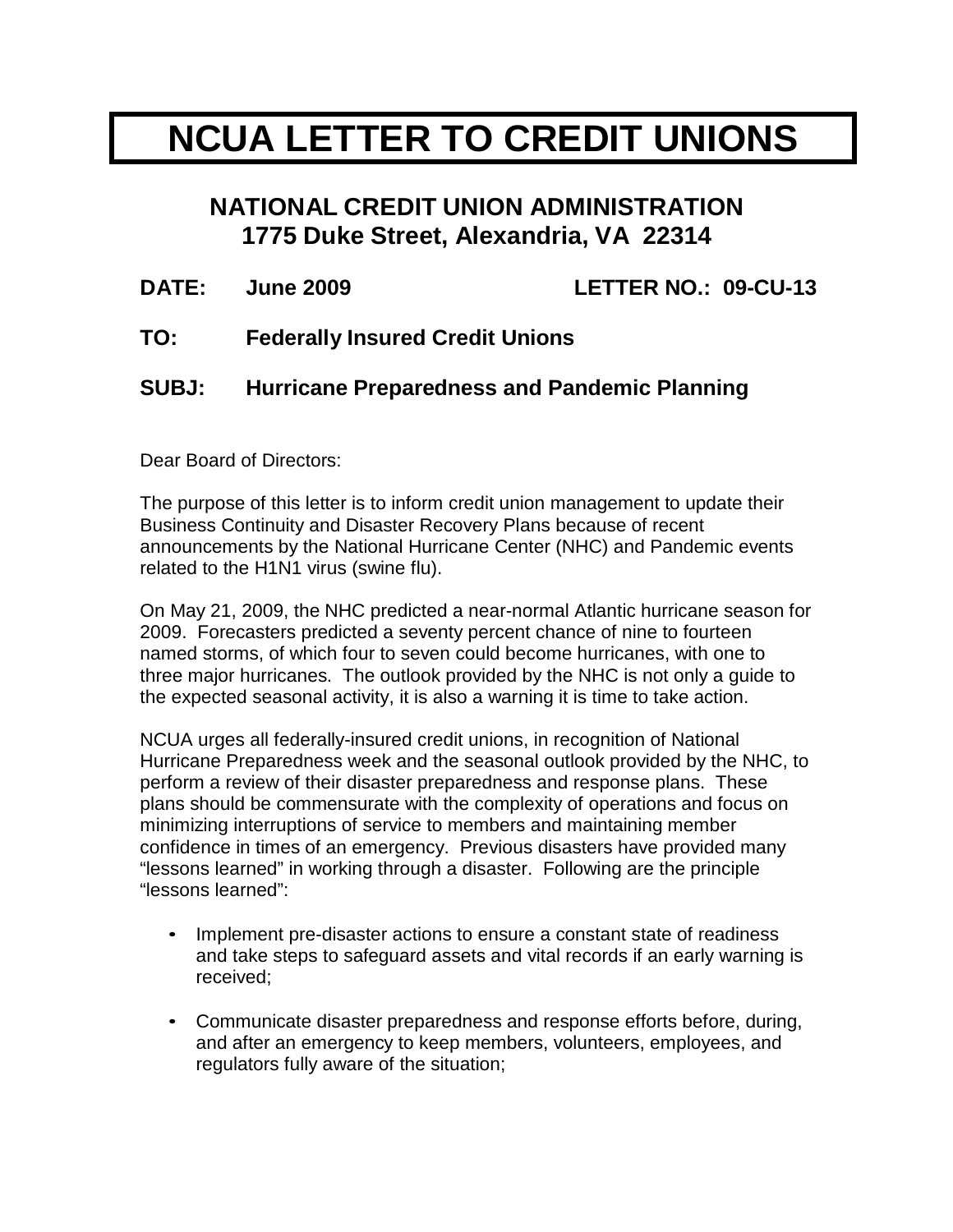- Utilize a cross-section of people to develop, test, and implement disaster preparedness and response plans;
- Ensure back-ups are available for not only data but also personnel, worksites, equipment, vendors, and other resources; and
- Treat disaster preparedness and response plans as "living documents" to be updated as circumstance change.

The recent events pertaining to the H1N1 virus (swine flu) highlight the importance of credit union disaster preparedness and response plans including provisions for a Pandemic event. While the recent flu epidemic was mild in the United States, the World Health Organization and Center for Disease Control are cautious about predictions the H1N1 virus will have on the normal flu season this fall and winter.

Pandemic planning, unlike most natural or technical disasters and malicious acts, presents unique challenges to credit unions. The impact of a pandemic is much more difficult to determine. As experience with the recent H1N1 flu, pandemics can be focused to specific regions of the world or the United States, but can spread quickly and cause health officials to close schools and other public gathering facilities or events. Experts believe the most significant challenge may be the severe staffing shortages likely to result from a pandemic outbreak.

Federally-insured credit unions need to review their disaster preparedness and response plans to ensure their pandemic plan is appropriate for their operation. The plan should include:

- A preventative program to reduce the likelihood the operations will be significantly affected by a pandemic event;
- A documented strategy which provides for scaling pandemic events including provisions for a possible second and third wave of a pandemic;
- A comprehensive listing of facilities, systems, or procedures to continue critical operations if a large number of staff are unavailable for prolonged periods;
- A testing program to ensure the pandemic planning practices and capabilities are effective;
- An evaluation of critical service provider plans for operating during a pandemic; and
- An oversight program to ensure ongoing review and updates are made to the pandemic plan.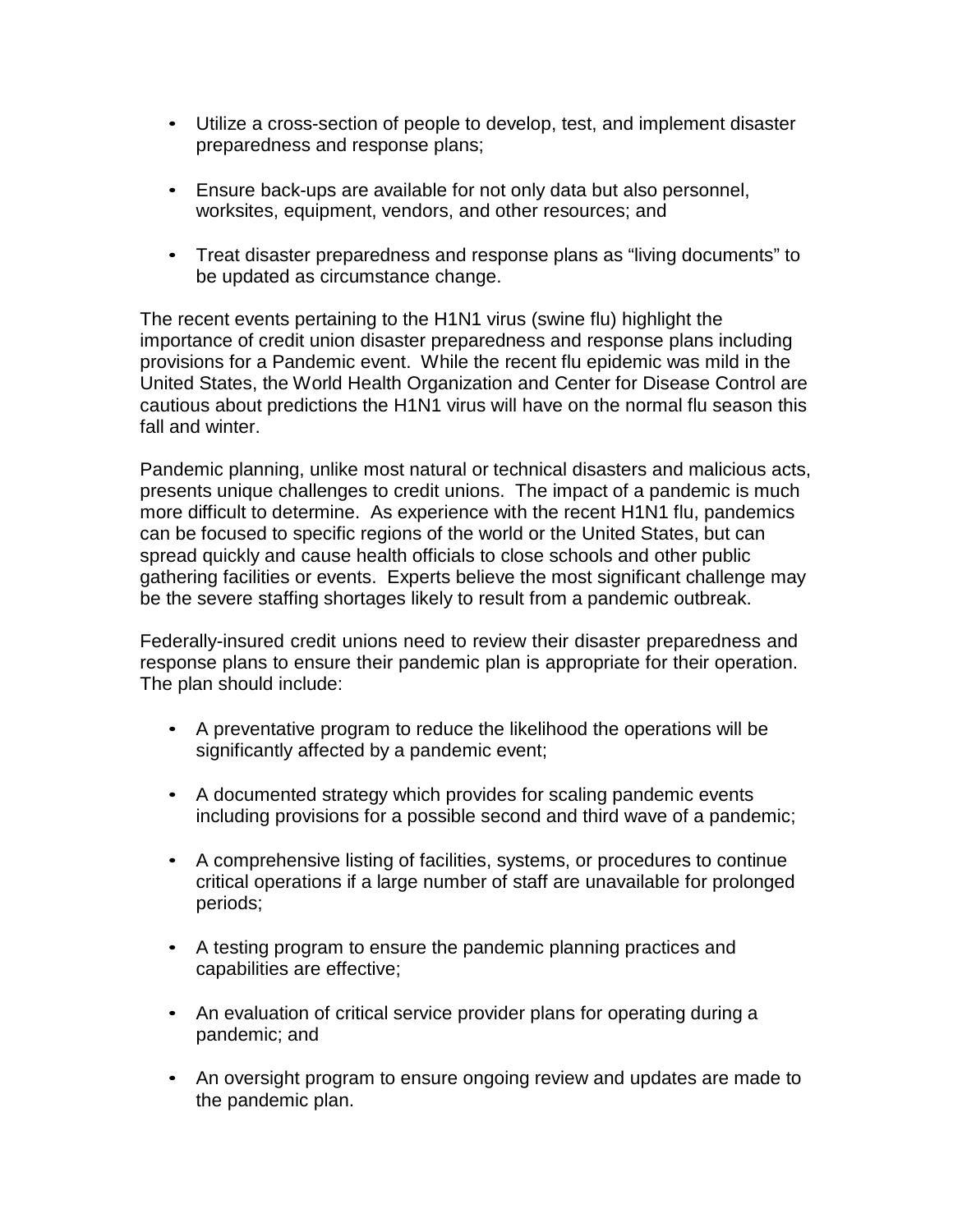NCUA provides the enclosed resources to assist you in reviewing your own disaster preparedness and response plans related to hurricane and pandemic preparedness.

If you have any questions or concerns, please contact your NCUA Regional Office or State Supervisory Authority.

Sincerely,

/s/

Michael E. Fryzel Chairman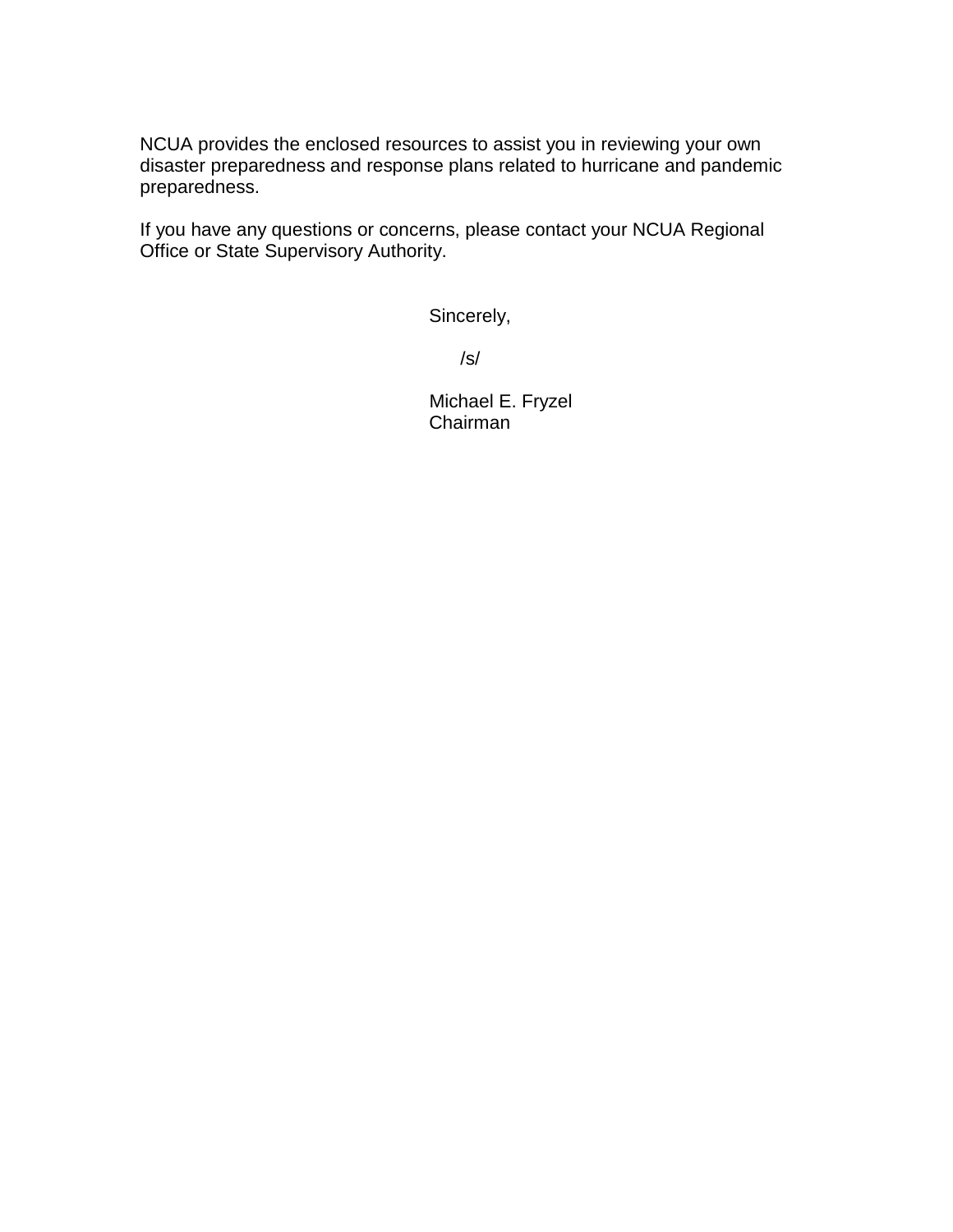## **Resources**

NCUA Resources:

- Letter to Credit Unions 08-CU-01, Guidance on Pandemic Planning <http://ncuagov.ncua.lan/Resources/Documents/LCU2008-01.pdf>
- Letter to Credit Unions 06-CU-12, Disaster Preparedness and Response Examination Procedures [http://www.ncua.gov/Resources/Documents/LCU2](http://www.ncua.gov/Resources/Documents/LCU2006-12.pdf) [006-12.pdf](http://www.ncua.gov/Resources/Documents/LCU2006-12.pdf)
- Letter to Credit Unions 06-CU-11, Interagency Guidance Lessons Learned by Institutions Affected by Hurricane Katrina <http://www.ncua.gov/Resources/Documents/LCU2006-11.pdf>
- Letter to Credit Unions 06-CU-06, Influenza Pandemic Preparedness <http://www.ncua.gov/Resources/Documents/LCU2006-06.pdf>
- Risk Alert 06-CU-01, Disaster Planning and Response <http://www.ncua.gov/Resources/Documents/06-Risk-01.pdf>
- Letter to Credit Unions 01-CU-21, Disaster Recovery and Business Resumption Contingency Plans http://www.ncua.gov/Resources/Documents/LCU2001-21.pdf

Interagency Resources:

• FFIEC IT Handbook Booklet: Business Continuity Planning [http://ithandbook.ffiec.gov/ITBooklets/FFIEC\\_ITBooklet\\_BusinessCont](http://ithandbook.ffiec.gov/ITBooklets/FFIEC_ITBooklet_BusinessContinuityPlanning.pdf) [inuityPlanning.pdf](http://ithandbook.ffiec.gov/ITBooklets/FFIEC_ITBooklet_BusinessContinuityPlanning.pdf)

Other Resources:

- Ready.Gov Business Emergency Planning Guidance [http://www.ready.gov/document/ready-business](http://www.ready.gov/document/ready-business-mentoring-guide-working-small-businesses-prepare-emergencies)[mentoring-guide-working-small-businesses-prepare](http://www.ready.gov/document/ready-business-mentoring-guide-working-small-businesses-prepare-emergencies)[emergencies](http://www.ready.gov/document/ready-business-mentoring-guide-working-small-businesses-prepare-emergencies)
- The National Strategy for Pandemic Influenza [http://www.flu.gov/.](http://www.flu.gov/)